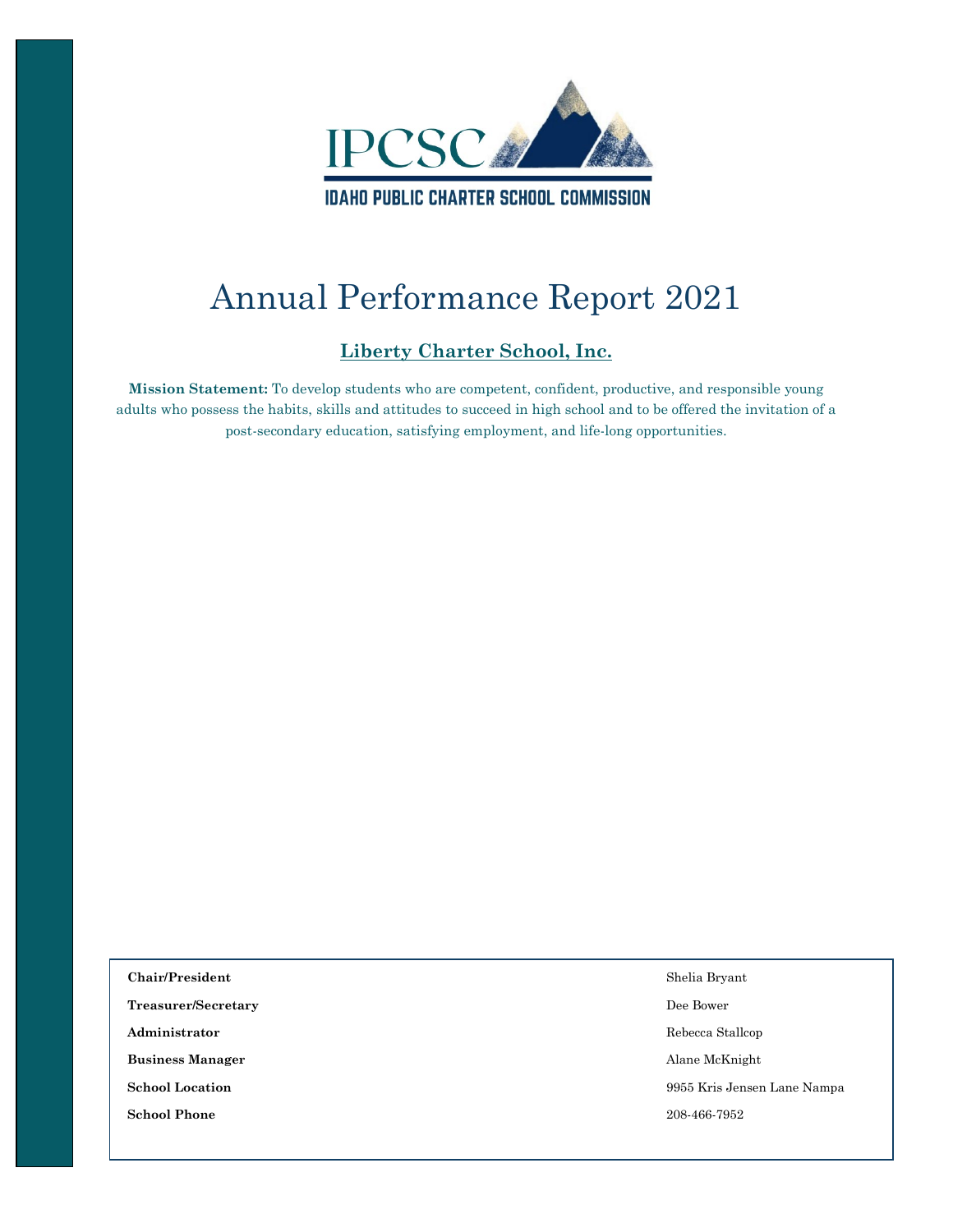# **Table of Contents**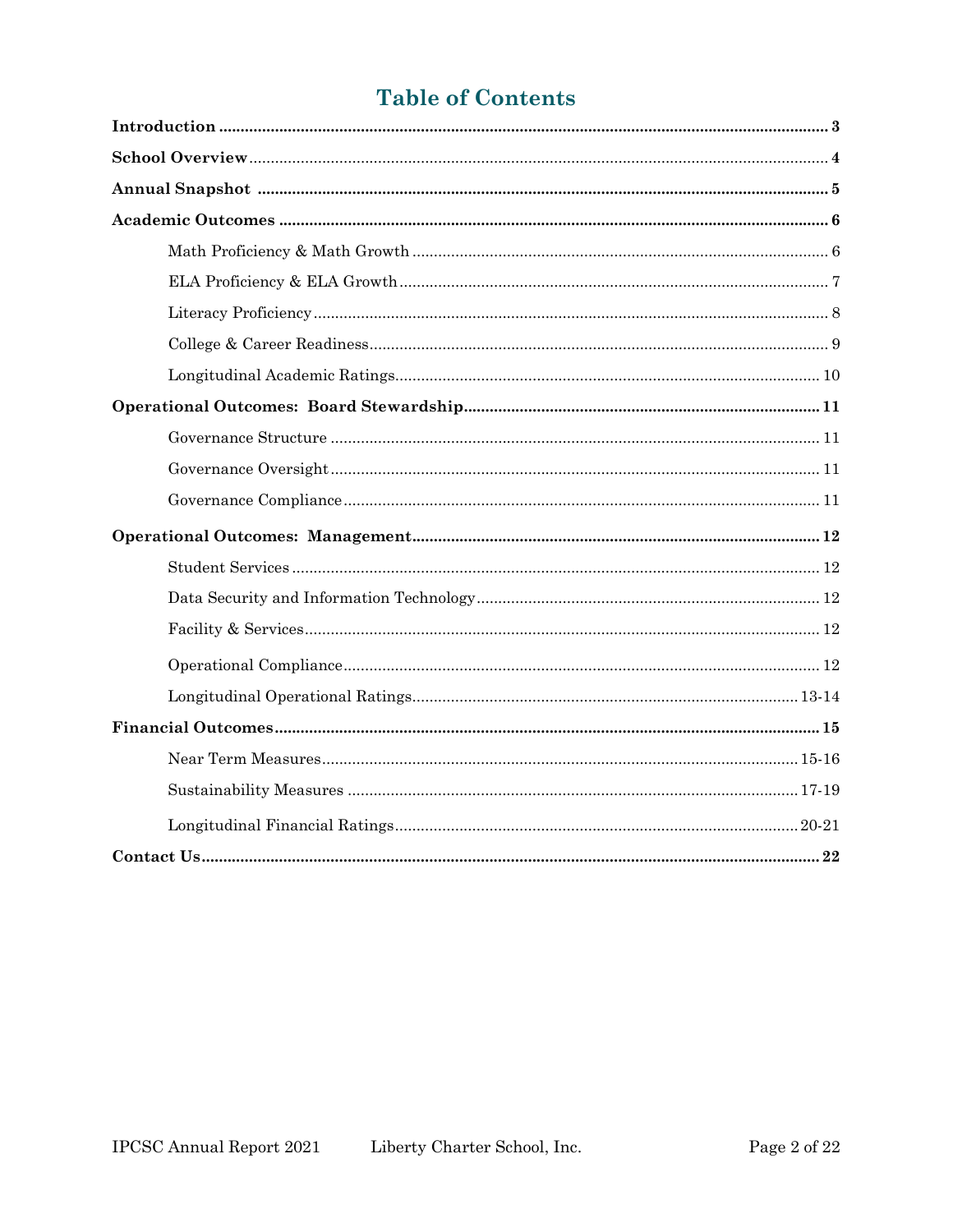# Introduction

Charter schools in Idaho operate on 5-year terms as defined in a Performance Certificate executed between the school's board and its authorizer. In addition, Idaho law requires that every certificate includes a framework describing the expectations the school must meet in order to earn a next operational term. It also requires that charter school authorizer's complete performance reports for the schools they oversee each year. The annual performance report serves the following purposes:

- 1. To provide transparent information about charter school quality to the public;
- 2. To ensure charter school boards have access to clear expectations and;
- 3. To inform mid-term authorizing decisions.

This report reflects how the school's outcomes during the most recently completed school year measure up against the expectations established in the framework. At the end of each 5-year term, the authorizer reviews the school's annual reports and financial data to inform its decision to renew, conditionally renew, or non-renew, the school for a subsequent term.

Each measure included in the IPCSC's framework has a meets standard benchmark. A school that meets standard on all measures at the end of its current operational term is guaranteed an unconditional renewal. A school that does not meet standard on at least one measure at the end of its current operational term may be conditionally renewed or nonrenewed. Because the outcomes on this report inform high-stakes decisions, schools are encouraged to use this information to support their strategic planning efforts each year.

COVID-19 NOTE: Please note that due to the COVID-19 pandemic, the IPCSC has suspended ratings (exceeds, meets, etc.) on academic and financial measures for the FY21 report. All outcomes are included in this report; however, outcomes are not rated.

Liberty Charter School, Inc. Performance Certificate: [Liberty Performance Certificate](https://chartercommission.idaho.gov/resources/liberty-charter-school-performance-certificate/) Performance Framework: [IPCSC Performance Framework](https://chartercommission.idaho.gov/resources/performance-framework/)

Current Term: 2019-2024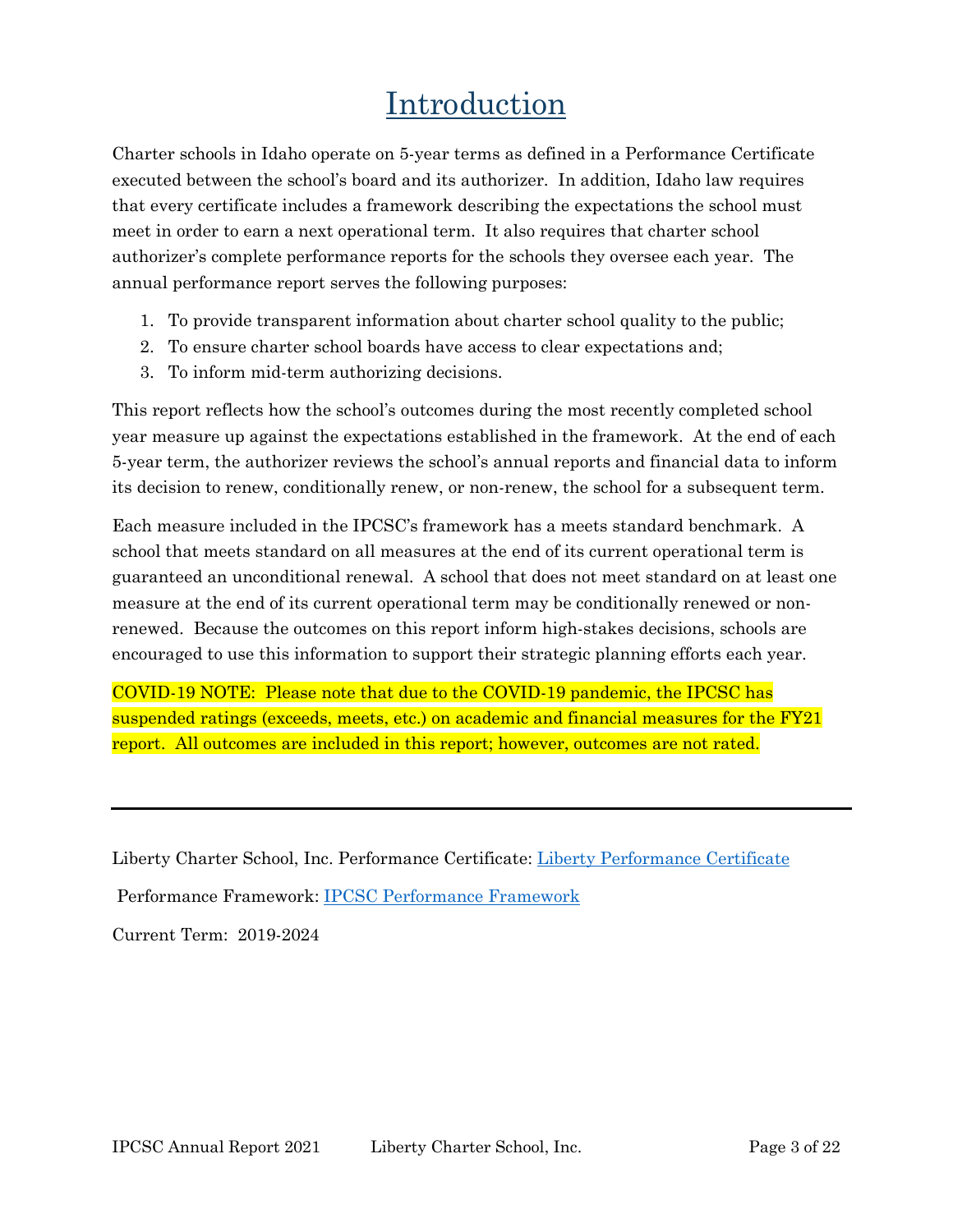# School Overview

| Model:                            | Harbor Method |
|-----------------------------------|---------------|
| <b>Enrollment Capacity:</b>       | 440           |
| Grades Served:                    | $K-12$        |
| <b>Enrollment Projected FY22:</b> | 401           |

#### **Key Design Elements:**

• Teach to the high, and through strict adherence to the Harbor School Method, use the Method's educational approach, curricula, and tools to provide multiple opportunities for mastering concepts, and to exceed State benchmarks in required academic testing.

● Ensure instructional fidelity across grade levels with core instructional methodology being consistent among teachers and grades, ensuring that students learn the instructional routines in early grades which accelerates their ability to focus on new information, skill development and thinking skills.

● In addition to emphasizing the traditional core curriculum areas of language arts, math, science, social studies, incorporate the Harbor Method's educational features of providing self-contained 7th & 8th grade classes, the study of a foreign language beginning in at least the 3rd grade, and participation in music, PE and computer classes.

● Provide a School-to-Work experience that, in addition to the school's academic program, purposefully trains students to demonstrate "Attitude and Effort," along with the characteristics of enthusiasm, efficiency and excellence in the work they do.

● Remove fear, threat and intimidation from the learning environment by implementing and carrying out the Harbor Method's character education program that emphasizes kindness and a zero-tolerance policy for teasing, taunting, bullying, and negative peer pressure.

● Hold the school's principal(s) directly accountable for the environment in which teachers teach and students learn.

● Provide a college-bound, high school experience that sets a substantial academic foundation so that graduates possess key advantages upon entering college or post-high school/ professional-technical training and helps ensure that each graduating student who has college as a goal will have been offered the opportunity to complete a minimum of 9 college credits.



### **2021 LIBERTY CHARTER SCHOOL DEMOGRAPHIC SUMMARY:**

IPCSC Annual Report 2021 Liberty Charter School, Inc. Page 4 of 22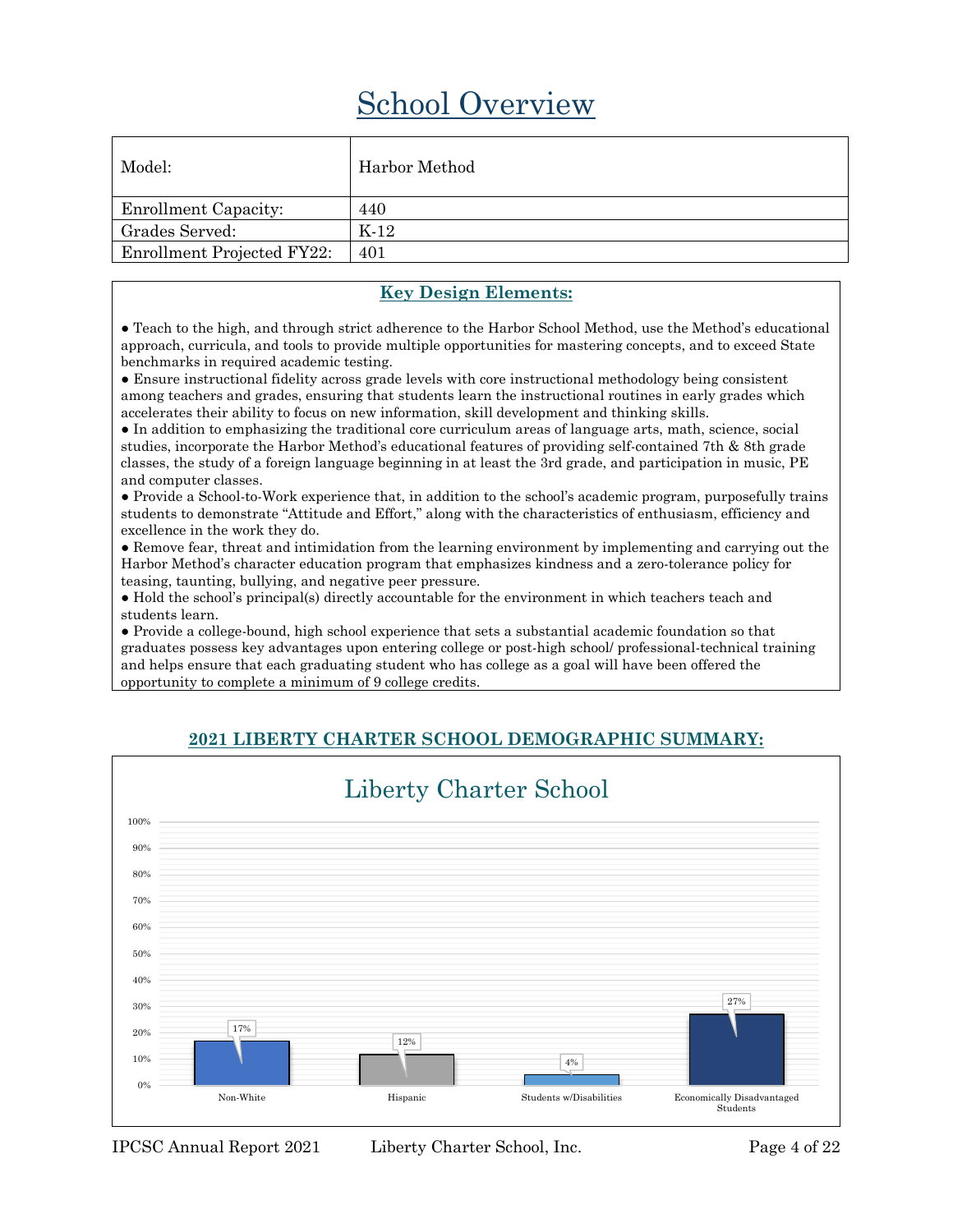# 2020-2021 Annual Snapshot

*Schools are encouraged to use this information for strategic planning and to ensure that any identified weaknesses are addressed in advance of renewal consideration.*

| <b>RATING</b><br><b>LEGEND</b> | <b>DOES NOT MEET</b><br><b>STANDARD</b> |     | <b>APPROACHES</b><br><b>STANDARD</b>          | <b>MEETS</b><br><b>STANDARD</b> | <b>EXCEEDS</b><br><b>STANDARD</b> |       |  |
|--------------------------------|-----------------------------------------|-----|-----------------------------------------------|---------------------------------|-----------------------------------|-------|--|
| <b>ACADEMIC OUTCOMES:</b>      |                                         |     | <b>FINANCIAL OUTC</b><br><b>NEAR TERM MEA</b> |                                 |                                   |       |  |
| Math Proficiency               |                                         | 67% |                                               | Current Ratio                   |                                   | 10.6  |  |
| Math Growth                    |                                         |     | Data Not Available<br>for $2020 - 2021$       | Unrestricted Days Cash          |                                   | 471 d |  |
| <b>ELA</b> Proficiency         |                                         | 78% |                                               | Default                         |                                   | None  |  |
| <b>ELA</b> Growth              |                                         |     | Data Not Available<br>for $2020 - 2021$       | <b>Enrollment Variance</b>      |                                   | 92.64 |  |
| Literacy Proficiency           |                                         |     | FALL IRI: 66%<br>SPRING IRI: 75%              |                                 |                                   |       |  |
| College & Career<br>Readiness  |                                         |     |                                               |                                 |                                   |       |  |

| Ŧ.  | <b>APPROACHES</b><br><b>STANDARD</b> | <b>MEETS</b><br><b>STANDARD</b> | <b>EXCEEDS</b><br><b>STANDARD</b>                       | NOT RATED DUE TO<br><b>PANDEMIC</b> |  |  |  |
|-----|--------------------------------------|---------------------------------|---------------------------------------------------------|-------------------------------------|--|--|--|
|     | <b>TCOMES:</b>                       |                                 | <b>FINANCIAL OUTCOMES:</b><br><b>NEAR TERM MEASURES</b> |                                     |  |  |  |
| 67% |                                      | Current Ratio                   |                                                         | 10.6                                |  |  |  |
|     | Data Not Available<br>for 2020-2021  | Unrestricted Days Cash          |                                                         | 471 days                            |  |  |  |
| 78% |                                      | Default                         |                                                         | None                                |  |  |  |
|     | Data Not Available<br>for 2020-2021  | Enrollment Variance             |                                                         | 92.64%                              |  |  |  |

| <b>OPERATIONAL OUTCOMES:</b><br><b>BOARD STEWARDSHIP</b> |                                   |  |
|----------------------------------------------------------|-----------------------------------|--|
| Governance Structure                                     | <b>EXCEEDS</b><br><b>STANDARD</b> |  |
| Governance Oversight                                     | <b>EXCEEDS</b><br><b>STANDARD</b> |  |
| Governance Compliance                                    | <b>EXCEEDS</b><br><b>STANDARD</b> |  |

| <b>ATIONAL OUTCOMES:</b><br><b>RD STEWARDSHIP</b> |                                   | <b>FINANCIAL OUTCOMES:</b><br><b>SUSTAINABILITY MEASURES</b> |                                    |
|---------------------------------------------------|-----------------------------------|--------------------------------------------------------------|------------------------------------|
| tructure                                          | <b>EXCEEDS</b><br><b>STANDARD</b> | Total Margin<br>3 Yr. Aggregate Margin                       | TM: 21.24%<br>3YR: 17.72%          |
| versight                                          | <b>EXCEEDS</b><br><b>STANDARD</b> | Cash Flow<br>Multi-Year Cash Flow                            | CF: \$1,196,625<br>MY: \$1,770,187 |
| ompliance                                         | <b>EXCEEDS</b><br><b>STANDARD</b> | Debt Service Coverage Ratio                                  | 4.43                               |
|                                                   |                                   | Debt Asset Ratio                                             | .37                                |
| <b>ATIONAL OUTCOMES:</b><br><b>MANAGEMENT</b>     |                                   | Financial Compliance                                         | Not rated for 2020-2021            |

| <b>OPERATIONAL OUTCOMES:</b><br><b>MANAGEMENT</b> |                                   |  |
|---------------------------------------------------|-----------------------------------|--|
| Student Services                                  | <b>EXCEEDS</b><br><b>STANDARD</b> |  |
| Data<br>Security/Transparency                     | <b>EXCEEDS</b><br><b>STANDARD</b> |  |
| Facility & Services                               | <b>EXCEEDS</b><br><b>STANDARD</b> |  |
| Operational Compliance                            | <b>EXCEEDS</b><br><b>STANDARD</b> |  |

*Note: Due to the impact of the pandemic, Academic outcomes were not available for the 2019-2020 school year. Academic outcomes are available but will not be rated for the 2020-2021 school year.*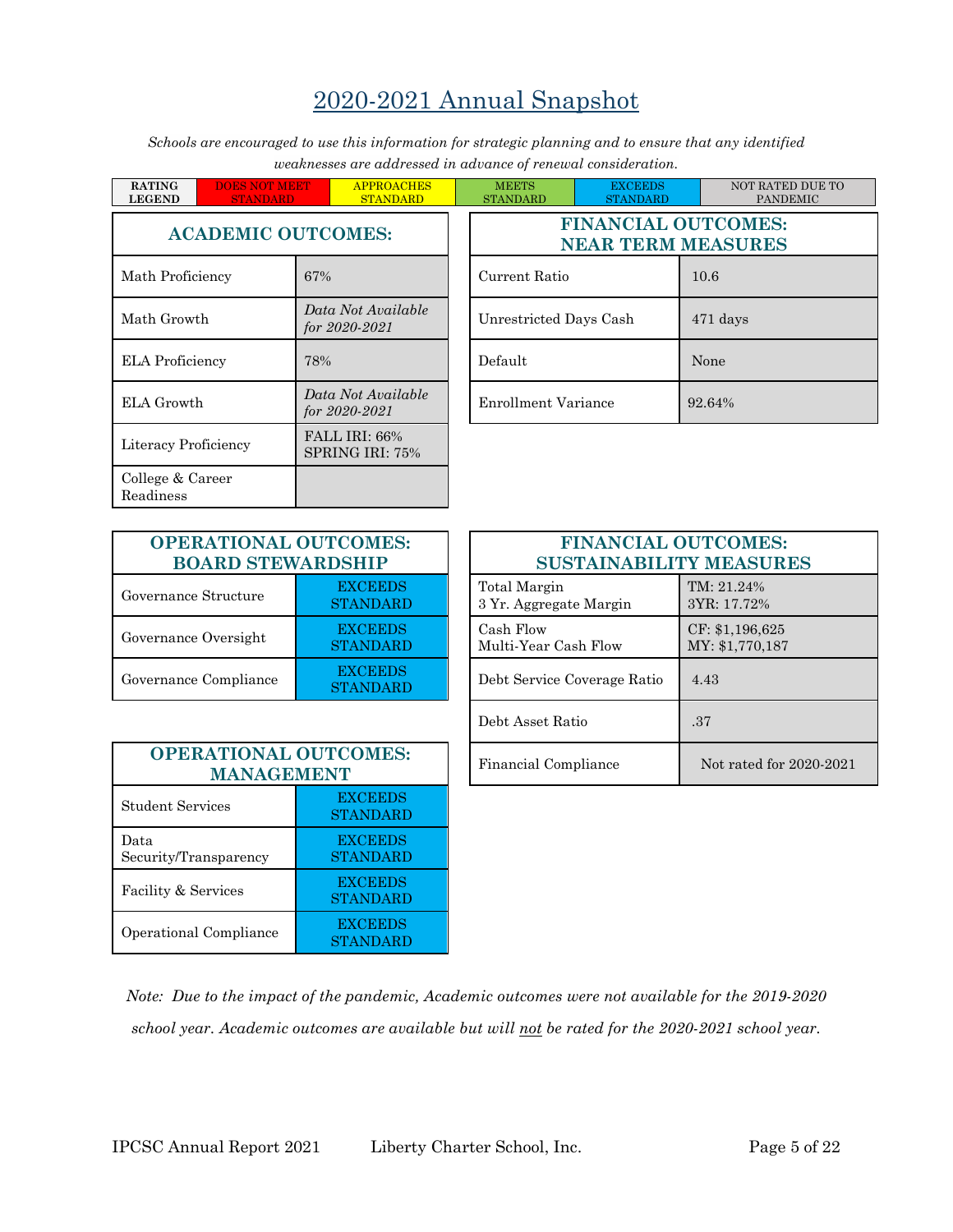### Academic Outcomes MATH PROFICIENCY & MATH GROWTH

#### **Why This Matters:**

The IPCSC must determine whether the academic performance at the school represents a favorable return on the investment of public dollars. For context, the IPCSC considers the school's performance in relation to other educational choices available to families. A school that performs as well or better than the average of its comparison group on the statewide mathematics assessment (ISAT) meets the IPCSC standard on both the math proficiency and math growth measures.

If this standard is not yet met, the school should focus its strategic planning on improving mathematics achievement outcomes to ensure the school will earn a next operational term. If the standard is met, strategic planning may focus on whatever data points will best establish and sustain an exemplary school of the specific model for which the school is chartered.

### **Comparison Group: Nampa School District (131)**



|                            | Most Recent Year:<br>2020-2021<br>Math Growth                                                |
|----------------------------|----------------------------------------------------------------------------------------------|
| 100\%<br>80%<br>60%<br>40% | DATA NOT<br><b>AVAILABLE FOR</b>                                                             |
| 20%<br>$0\%$               | 2020-2021.                                                                                   |
|                            | Liberty Charter<br>Nampa School<br>School School- District 131-Math<br>Math Growth<br>Growth |

| <b>RATING</b> | <b>HES</b><br>APPROAC | MEETS    | <b>EXCEED!</b> | NOT RATED DUE TO |
|---------------|-----------------------|----------|----------------|------------------|
| <b>LEGEND</b> | $\mathbf{r}$<br>s ma  | STANDARD | NTANDARE       | PANDEMIC         |
|               |                       |          |                |                  |

| <b>MEASURE</b>                    | <b>PROFICIENCY RATING</b>              | <b>APPLICABLE RUBRIC DESCRIPTION</b>     |
|-----------------------------------|----------------------------------------|------------------------------------------|
| <b>MATH</b><br><b>PROFICIENCY</b> | Rating Not Applicable for<br>2020-2021 | Not Applicable for 2020-2021 School Year |

| <b>MEASURE</b>     | <b>GROWTH RATING</b>                   | <b>APPLICABLE RUBRIC DESCRIPTION</b>     |
|--------------------|----------------------------------------|------------------------------------------|
| <b>MATH GROWTH</b> | Rating Not Applicable for<br>2020-2021 | Not Applicable for 2020-2021 School Year |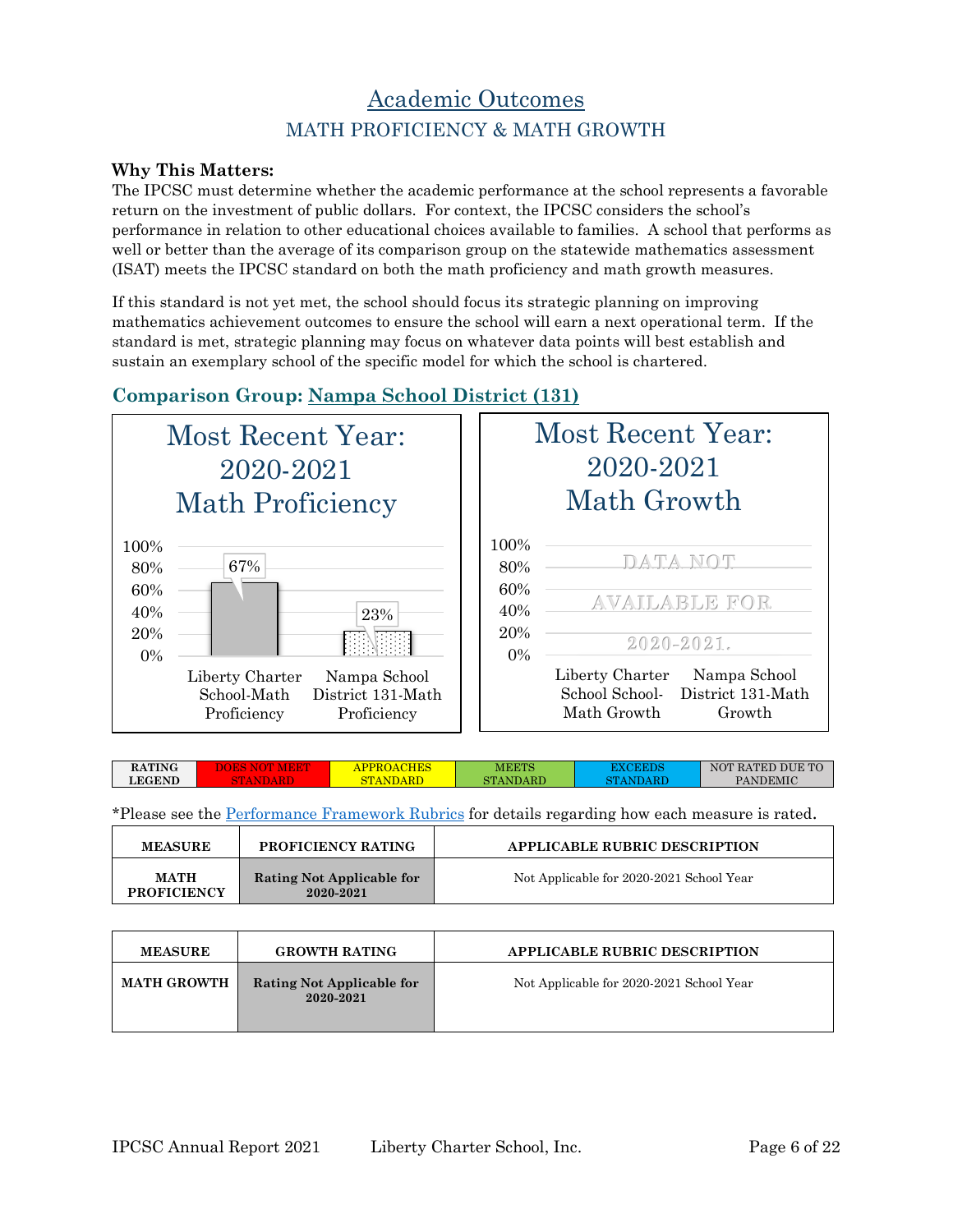## Academic Outcomes ELA PROFICIENCY & ELA GROWTH

#### **Why This Matters:**

The IPCSC must determine whether the academic performance at the school represents a favorable return on the investment of public dollars. For context, the IPCSC considers the school's performance in relation to other educational choices available to families. A school that performs as well or better than the average of its comparison group on the statewide ELA assessment (ISAT) meets the IPCSC standard on both the ELA proficiency and ELA growth measures.

If this standard is not yet met, the school should focus its strategic planning on improving these outcomes to ensure the school will earn a next operational term. If the standard is met, strategic planning may focus on whatever data points will best establish and sustain an exemplary school of the specific model for which the school is chartered.

### **Comparison Group: Nampa School District (131)**



| <b>MEASURE</b>                   | PROFICIENCY RATING                                | <b>APPLICABLE RUBRIC DESCRIPTION</b>     |
|----------------------------------|---------------------------------------------------|------------------------------------------|
| <b>ELA</b><br><b>PROFICIENCY</b> | <b>Rating Not Applicable</b><br>for $2020 - 2021$ | Not Applicable for 2020-2021 School Year |
|                                  |                                                   |                                          |
| <b>MEASURE</b>                   | <b>GROWTH RATING</b>                              | <b>APPLICABLE RUBRIC DESCRIPTION</b>     |
| ELA<br><b>GROWTH</b>             | <b>Rating Not Applicable</b><br>for $2020 - 2021$ | Not Applicable for 2020-2021 School Year |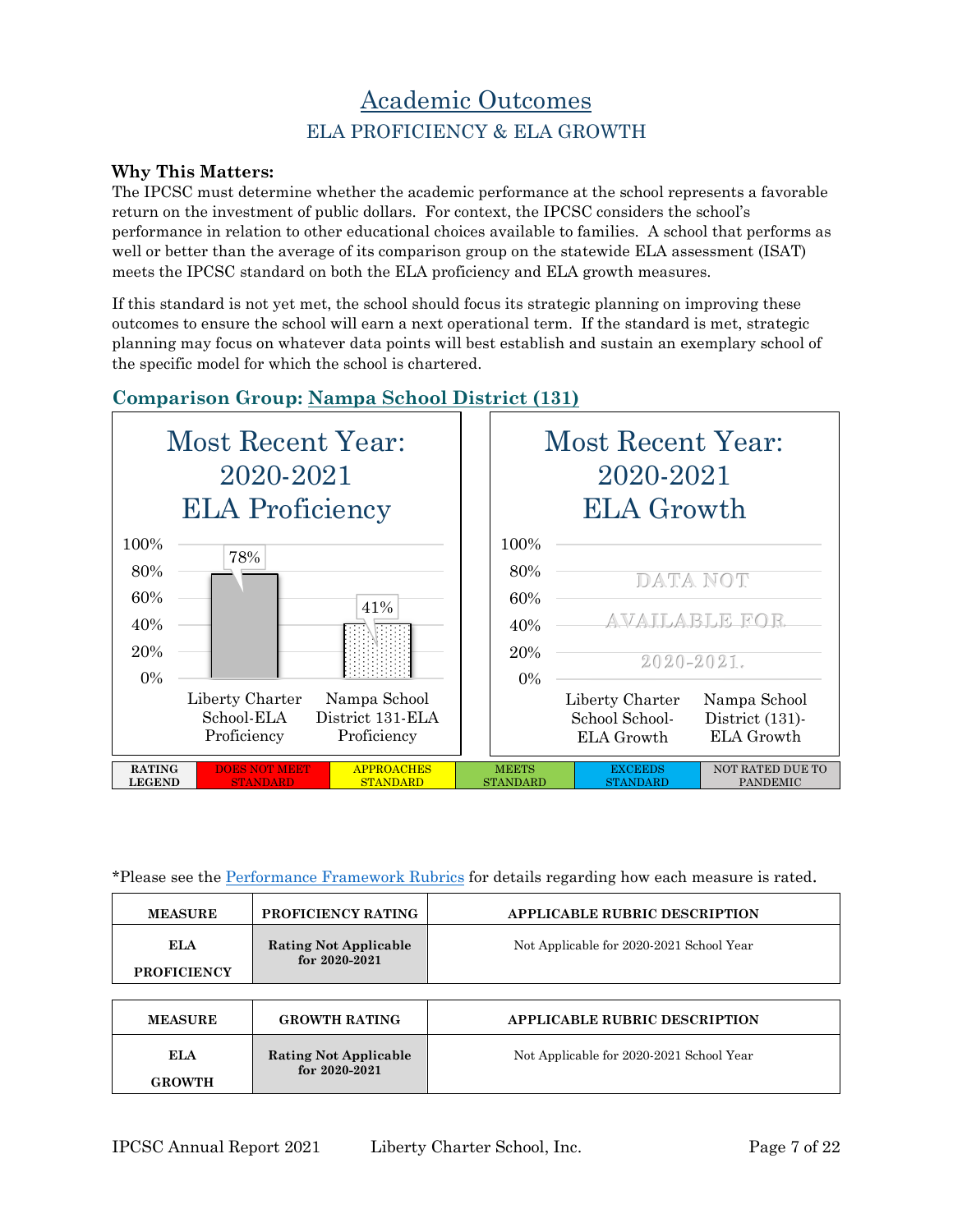# Academic Outcomes LITERACY PROFICIENCY

#### **Why This Matters:**

The IPCSC must determine whether the academic performance at the school represents a favorable return on the investment of public dollars. For context, the IPCSC considers the school's performance in relation to other educational choices available to families. A school that performs as well or better than the average of its comparison group on the spring statewide literacy assessment (IRI) meets the IPCSC standard. Alternatively, a school that did not perform as well or better than its comparison group on the spring assessment, but that did improve its outcome by at least 10% from fall to spring, also meets standard.

If this standard is not yet met, the school should focus its strategic planning on improving these outcomes to ensure the school will earn a next operational term. If the standard is met, strategic planning may focus on whatever data points will best establish and sustain an exemplary school of the specific model for which the school is chartered.



### **Comparison Group: Nampa School District (131)**

| <b>MEASURE</b>                        | <b>PROFICIENCY RATING</b>                         | <b>APPLICABLE RUBRIC DESCRIPTION</b>     |
|---------------------------------------|---------------------------------------------------|------------------------------------------|
| <b>LITERACY</b><br><b>PROFICIENCY</b> | <b>Rating Not Applicable</b><br>for $2020 - 2021$ | Not Applicable for 2020-2021 School Year |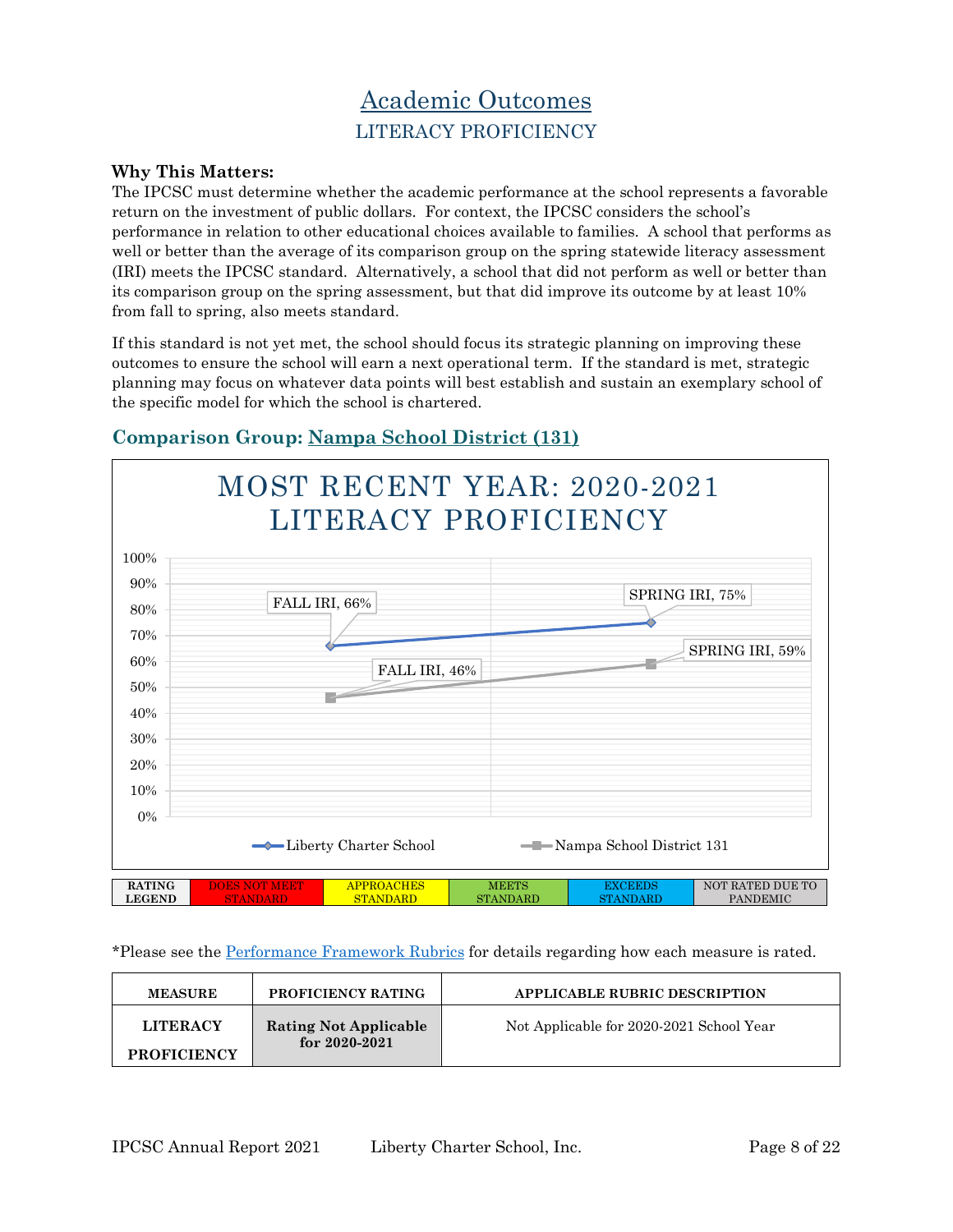### Academic Outcomes COLLEGE & CAREER READINESS

#### **Why This Matters:**

The IPCSC must determine whether the academic performance at the school represents a favorable return on the investment of public dollars. For context, the IPCSC considers the school's performance in relation to other educational choices available to families. A school with a 4-year graduation rate equal to or greater than the average of its comparison group meets the IPCSC standard.

### **Comparison Group: Nampa School District (131)**



| <b>PANDEMIC</b><br><b>LEGEND</b><br>STANDARD<br>$\Delta$ RT<br>חד |
|-------------------------------------------------------------------|
|-------------------------------------------------------------------|

| <b>MEASURE</b>                   | <b>COLLEGE &amp; CAREER</b><br><b>RATING</b>       | <b>APPLICABLE RUBRIC DESCRIPTION</b>      |
|----------------------------------|----------------------------------------------------|-------------------------------------------|
| College &<br>Career<br>Readiness | <b>Ratings Not Applicable</b><br>for $2020 - 2021$ | Not Applicable for 2020-2021 School Year. |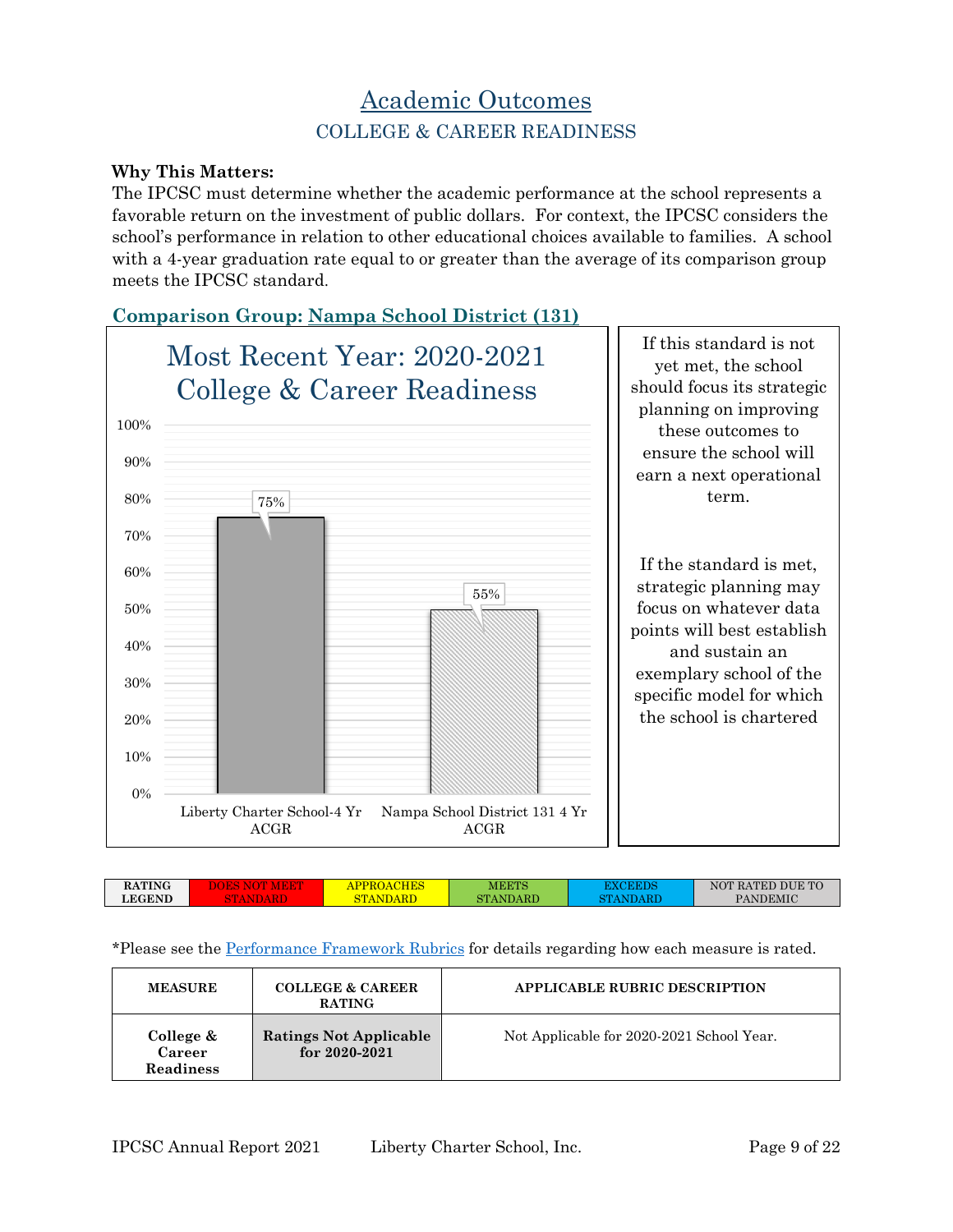# Longitudinal Academic Ratings | 2019-2024

Longitudinal data provides a snapshot of a school's ratings over the school's current performance certificate (5 years). This data helps to identify performance trends and changes over time. Schools are encouraged to consider how this data might be used to drive strategic planning as the school approach its next renewal decision.

# Academic Ratings | Revised Framework

*Due to COVID-19 pandemic, no academic data was available for the 2019-2020 school year. Additionally, as ratings are sued to inform charter renewal decisions, the IPCSC chose to suspend ratings for the 2020-21 school year due to the anticipated impact of the pandemic.*

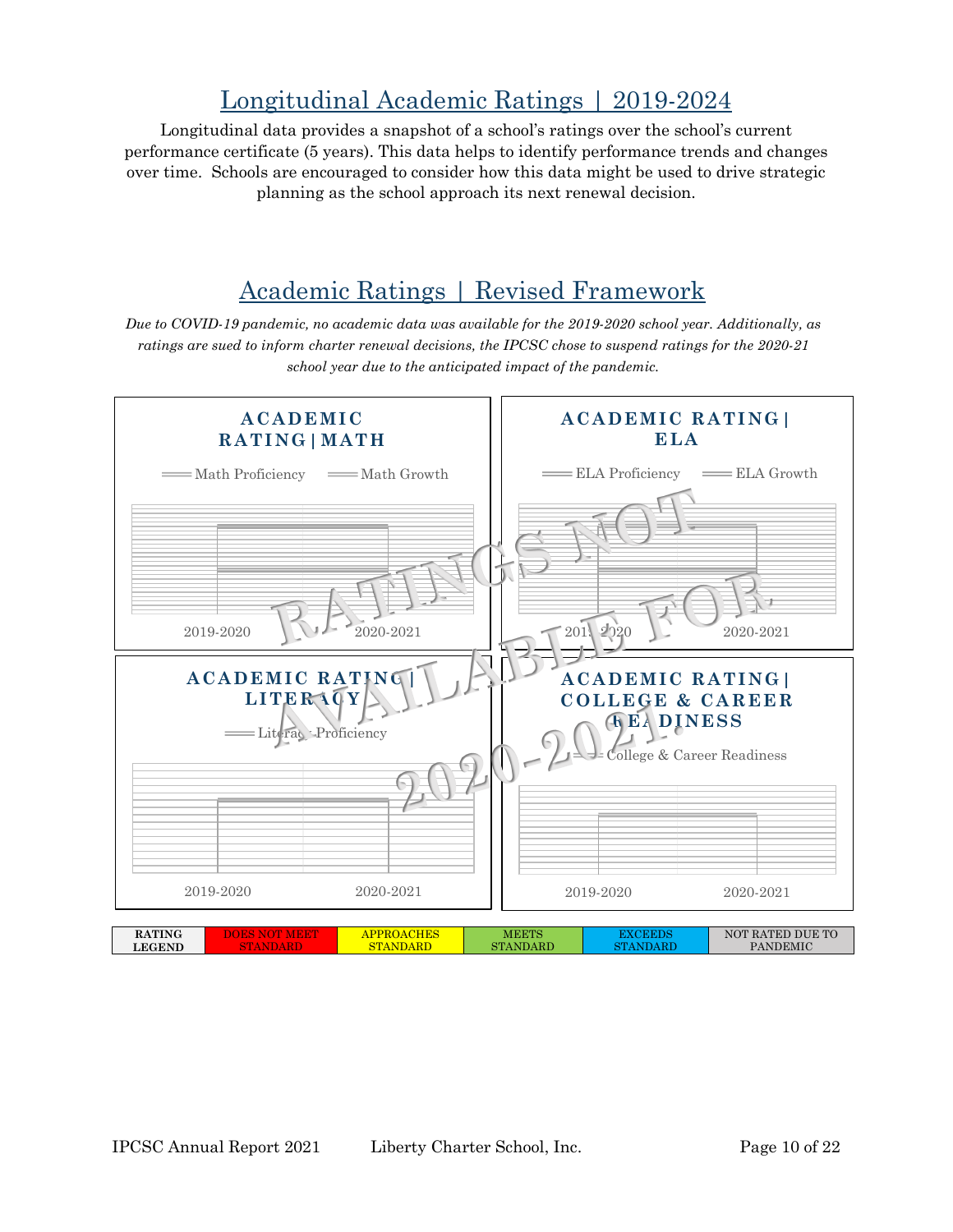# Operational Outcomes BOARD STEWARDSHIP

#### **Why This Matters:**

At the highest level, the success of a charter school is driven by the ability of its governing board to govern effectively. The measures in this section help identify the strengths and challenges faced by the school's board. As success on these measures was not unduly influenced by the pandemic, ratings are applied for the 2020-2021 school year. \*Please see the [Performance Framework Rubrics](https://chartercommission.idaho.gov/resources/financial-framework/) for details regarding how each measure is rated.

| STANDARD RATING: EXCEEDS STANDARD                                                                                          |                                                                                                           |  |  |
|----------------------------------------------------------------------------------------------------------------------------|-----------------------------------------------------------------------------------------------------------|--|--|
| <b>Governance Structure Measure</b>                                                                                        | Data/Evidence Source                                                                                      |  |  |
| The board by laws are compliant with ID law.                                                                               | Bylaws 5/27/1999.<br>*Please provide an updated copy if any amendments have<br>been made as of $7/1/21$ . |  |  |
| The school's articles of incorporation are current.                                                                        | Articles of Incorporation initially filed on 5/17/1999.<br>Most recently updated on $1/11/2012$ .         |  |  |
| The board does operate in compliance with its by laws.                                                                     | *No instances of non-compliance documented.                                                               |  |  |
| Investigations were not conducted into ethical behavior or<br>conflict of interest regarding any board director this year. | *No instances of non-compliance documented.                                                               |  |  |
| The board did not experience Open Meeting Law violations<br>that needed to be cured this year.                             | *No instances of non-compliance documented.                                                               |  |  |
| <b>Comments/Context:</b>                                                                                                   |                                                                                                           |  |  |

| STANDARD RATING: EXCEEDS STANDARD                                                                                                  |                                             |  |  |
|------------------------------------------------------------------------------------------------------------------------------------|---------------------------------------------|--|--|
| <b>Governance Oversight Measure</b>                                                                                                | <b>Data/Evidence Source</b>                 |  |  |
| The IPCSC did not evaluate the boards review of academic<br>data in a timely and thorough manner due to pandemic for<br>2020-2021. | *No instances of non-compliance documented. |  |  |
| The board did review financial reports in a timely and<br>thorough manner.                                                         | *No instances of non-compliance documented. |  |  |
| The board did maintain compliant policies.                                                                                         | *No instances of non-compliance documented. |  |  |
| The board did engage in strategic planning.                                                                                        | *No instances of non-compliance documented. |  |  |
| The board did conduct a compliant evaluation of their school<br>leader or management organization.                                 | *No instances of non-compliance documented. |  |  |
| <b>Comments/Context:</b>                                                                                                           |                                             |  |  |

| STANDARD RATING: EXCEEDS STANDARD                                                               |                                             |  |  |
|-------------------------------------------------------------------------------------------------|---------------------------------------------|--|--|
| <b>Governance Compliance Measure</b>                                                            | Data/Evidence Source                        |  |  |
| The IPCSC did not issue courtesy letters to the school noting<br>compliance concerns this year. | *No instances of non-compliance documented. |  |  |
| Another investigative body was not notified of concerns at<br>this school this year.            | *No instances of non-compliance documented. |  |  |
| <b>Comments/Context:</b>                                                                        |                                             |  |  |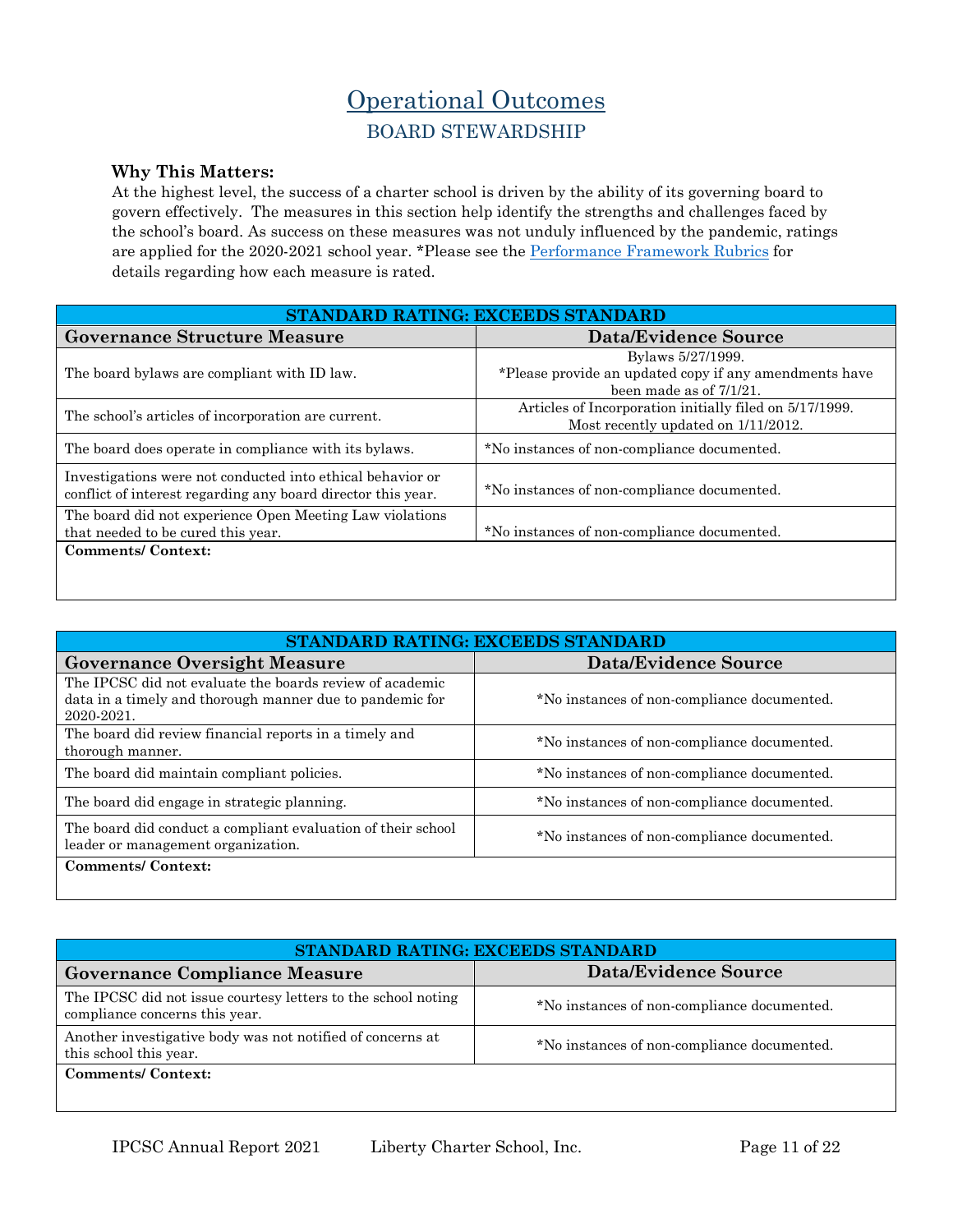### Operational Outcomes MANAGEMENT

#### **Why This Matters:**

The systems and structures that support school operations are an important part of the school's overall success. The measures in this section help identify the strengths and challenges that impact the school's day-to-day operations. As success on these measures was not unduly influenced by the pandemic, ratings are applied for the 2020-2021 school year.

| STANDARD RATING: EXCEEDS STANDARD                                      |                                             |  |  |
|------------------------------------------------------------------------|---------------------------------------------|--|--|
| <b>Student Services</b>                                                | <b>Data/Evidence Source</b>                 |  |  |
| The school's English Language Learners program is in good standing.    | *No instances of non-compliance documented. |  |  |
| The school's Special Education program is in good standing.            | *No instances of non-compliance documented. |  |  |
| The school's college and career readiness program is in good standing. | Continuous Improvement Plan 2020-2021       |  |  |
| <b>Comments/Context:</b>                                               |                                             |  |  |

| STANDARD RATING: EXCEEDS STANDARD                                                |                                             |  |  |
|----------------------------------------------------------------------------------|---------------------------------------------|--|--|
| Data Security and Information Transparency                                       | Data/Evidence Source                        |  |  |
| The school's website is compliant and updated appropriately.                     | *No instances of non-compliance documented. |  |  |
| The school did not experience issues involving data security this year.          | *No instances of non-compliance documented. |  |  |
| The school did not experience compliance issues with public records<br>requests. | *No instances of non-compliance documented. |  |  |
| <b>Comments/Context:</b>                                                         |                                             |  |  |

| STANDARD RATING: EXCEEDS STANDARD                                                                           |                                             |  |  |
|-------------------------------------------------------------------------------------------------------------|---------------------------------------------|--|--|
| <b>Facility and Services</b>                                                                                | Data/Evidence Source                        |  |  |
| The school's occupancy certificate is current.                                                              | *No instances of non-compliance documented. |  |  |
| Safety inspections and evacuation drills are compliant.                                                     | *Most Recent: 3/23/2021                     |  |  |
|                                                                                                             | No instances of non-compliance documented.  |  |  |
| The IPCSC did not evaluate school transportation for students due to measure<br>being waived for 2020-2021. | *No instances of non-compliance documented. |  |  |
| The IPCSC did not evaluate school nutrition for students due to measure being<br>waived for 2020-2021       | *No instances of non-compliance documented. |  |  |
| <b>Comments/Context:</b>                                                                                    |                                             |  |  |

| STANDARD RATING: EXCEEDS STANDARD                             |                                             |  |  |
|---------------------------------------------------------------|---------------------------------------------|--|--|
| <b>Operational Compliance</b>                                 | <b>Data/Evidence Source</b>                 |  |  |
| Required reports were submitted accurately and on time.       | *No instances of non-compliance documented. |  |  |
| The enrollment process is compliant.                          | *No instances of non-compliance documented. |  |  |
| The teachers are properly credentialed.                       | *No instances of non-compliance documented. |  |  |
| Corrective action plans were not issued by the SDE this year. | *No instances of non-compliance documented. |  |  |
| <b>Comments/Context:</b>                                      |                                             |  |  |
|                                                               |                                             |  |  |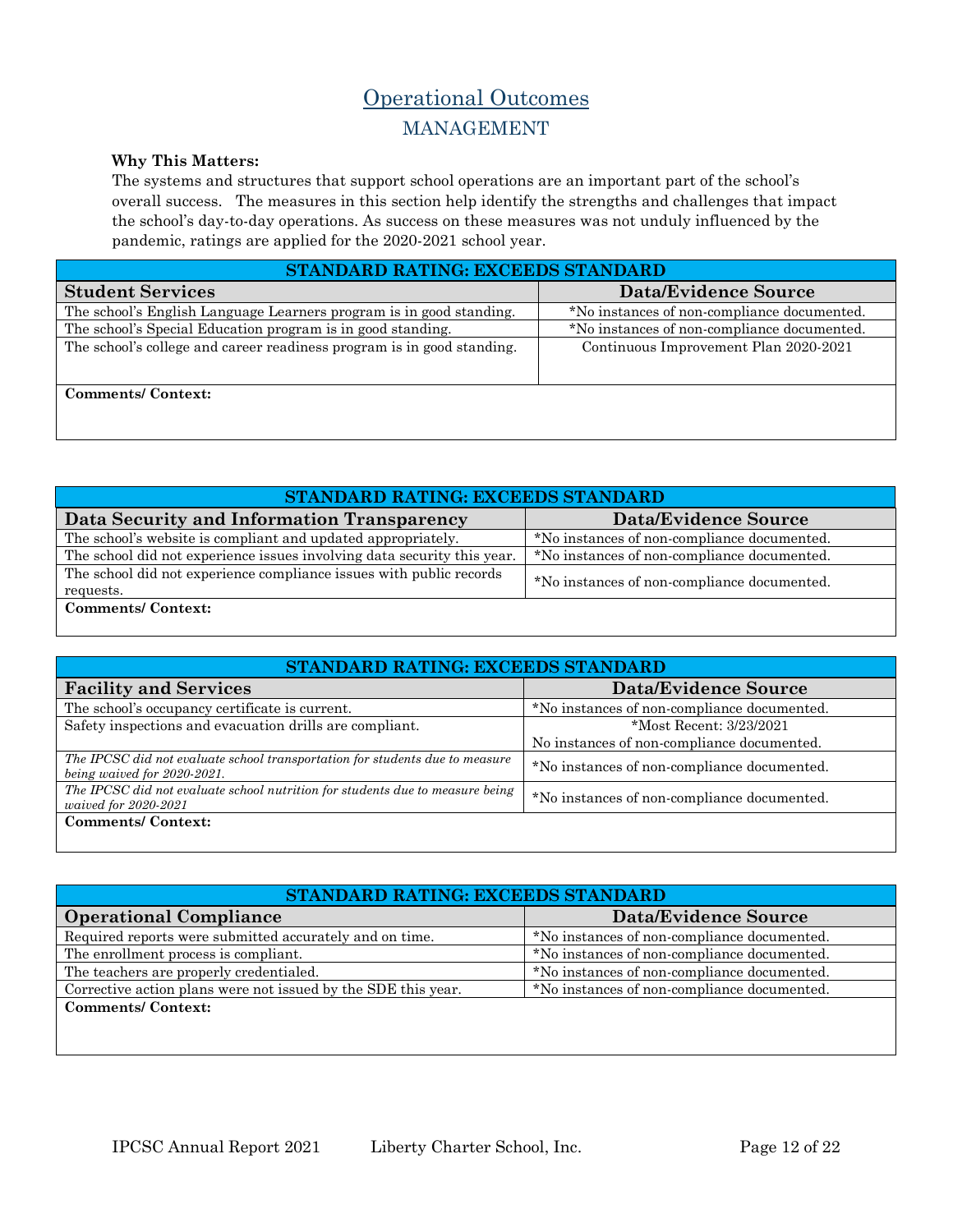# Longitudinal Operational Ratings | 2019-2024

# Board Stewardship

Longitudinal data provides a snapshot of a school's ratings over the school's current performance certificate (5 years). This data helps to identify performance trends and changes over time. Schools are encouraged to consider how this data might be used to drive your strategic planning as your school approach its next renewal decision.

Ratings on the historical and revised framework are not comparable in the operational section. The two sets of data have been included. The school's operational ratings on the historical framework are provided for reference.

Note: In 2020, the IPCSC reorganized these measures for clarity. Operational outcomes are now divided into two sections (board stewardship and management) based on the primary party responsible for the school's success on each measure.



### Operational Ratings: Board Stewardship | Revised Framework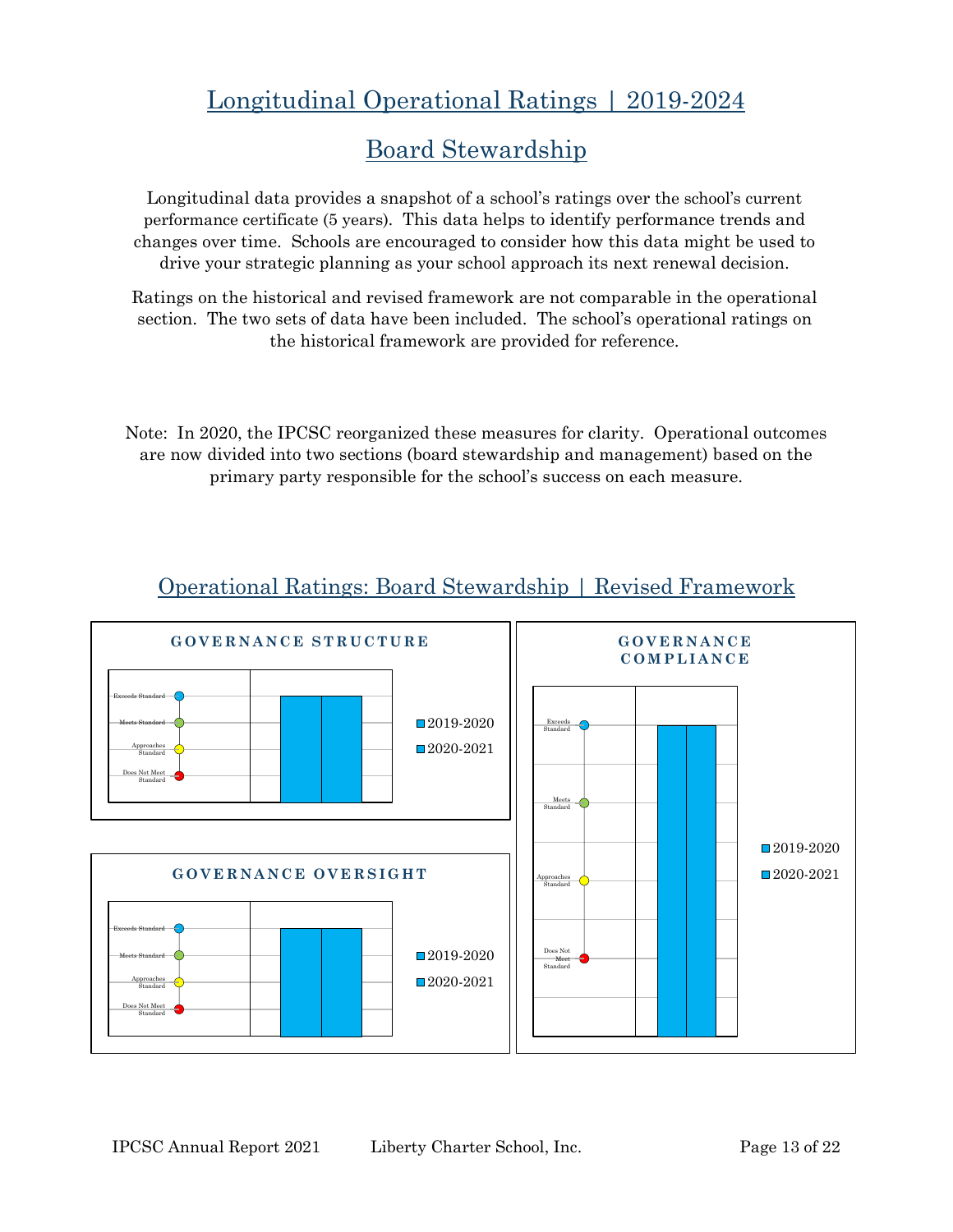# Longitudinal Operational Ratings | 2019-2024

### Management

Longitudinal data provides a snapshot of a school's ratings over the school's current performance certificate (5 years). This data helps to identify performance trends and changes over time. Schools are encouraged to consider how this data might be used to drive your strategic planning as your school approach its next renewal decision.

Ratings on the historical and revised framework are not comparable in the operational section. The two sets of data have been included. The school's operational ratings on the historical framework are provided for reference.

Note: In 2020, the IPCSC reorganized these measures for clarity. Operational outcomes are now divided into two sections (board stewardship and management) based on the primary party responsible for the school's success on each measure.



### Operational Ratings: Management | Revised Framework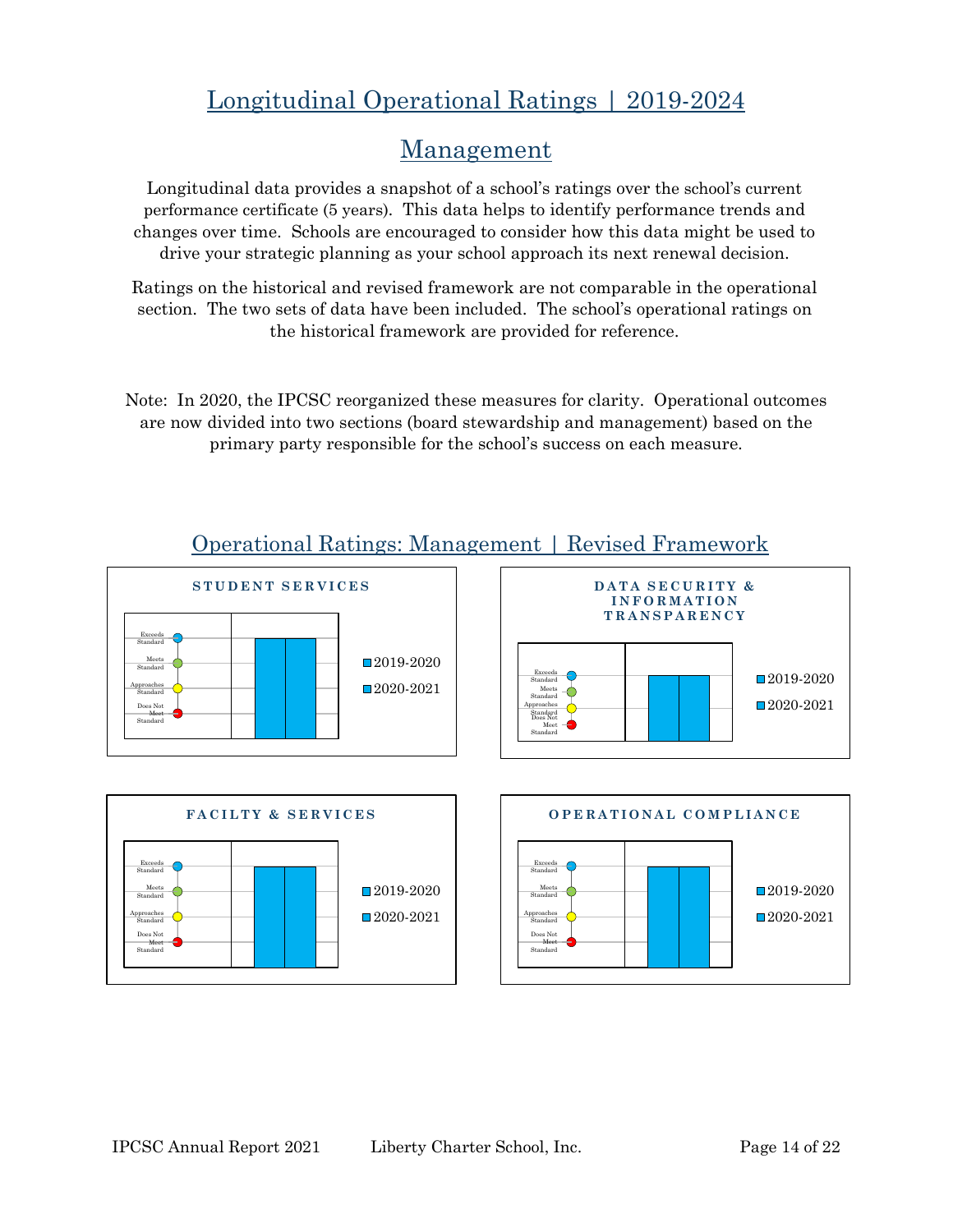### Financial Outcomes NEAR TERM MEASURES

These measures evaluate whether a school is likely to meet its financial obligations in the next year. \*Please see the [Performance Framework Rubrics](https://chartercommission.idaho.gov/resources/financial-framework/) for details regarding how each measure is rated.

# Current Ratio

| The school has a current ratio of |                     | Ratings Not Applicable |
|-----------------------------------|---------------------|------------------------|
| more than 1.5.                    | Current Ratio 10.65 | for 2020-2021          |



### **Why This Matters:**

Current Ratio is a comparison of a school's financial obligations due within one year (current liabilities) to the cash and investments held by the school (current assets).

A school with more assets than liabilities (a Current Ratio greater than 1.0) would be able to meet its financial obligations for the

A school with more liabilities than assets (a Current Ratio of less than 1.0) is dependent on revenue it has not yet received to meet existing financial obligations.

# Unrestricted Days Cash

| The school has more than 60 | 471 Days | Ratings Not Applicable |
|-----------------------------|----------|------------------------|
| days cash on hand           |          | for $2020 - 2021$      |

### **Why this Matters:**

This measure estimates a school's average daily cost of operations and considers the number of days a school could operate using only its available cash and investments.

A school with at least 60 days cash on hand would be able to meet its immediate financial obligations with available cash, buying the time it might take to



# Days Unrestricted Cash On Hand

temporarily. In those cases, 30-60 days cash on hand with an upward trend is acceptable. A school with less than 15 days cash on hand is in financial distress and is at risk of automatic closure.

next year without relying on future revenue.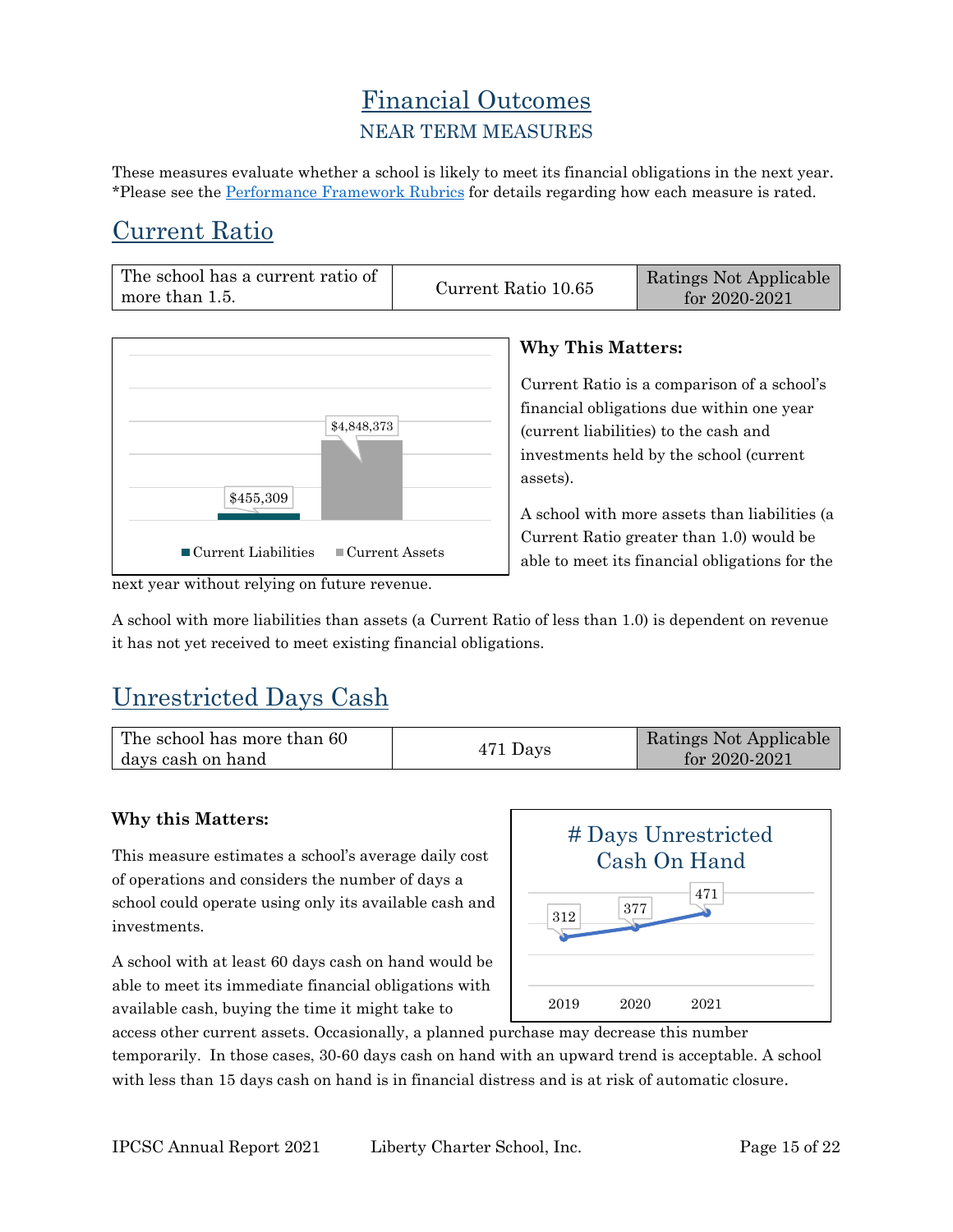### Default

| The school is not in default of any financial    |                                      |
|--------------------------------------------------|--------------------------------------|
| obligations and did not experience any instances | Ratings Not Applicable for 2020-2021 |
| of default during the fiscal year.               |                                      |

#### **Why this Matters:**

This measure identifies whether a school has defaulted on any of its financial obligations. Default can mean many things. Examples of default include: paying bills late, failing to make payroll, or inaccurately filing reports required for funding. Default can also include a failure to meet any additional requirements of long-term debt as established by the lender (such as meeting a specific enrollment target or maintaining a greater amount of cash on hand than the PCSC requires).

Any act of default can result in disruption of services, loans being called due, or funding that is inaccurate or withheld.

### Enrollment Variance

| The school achieved and sustained |  |  |
|-----------------------------------|--|--|
| between 90% and 94.9% of its      |  |  |
| projected enrollment during the   |  |  |
| most recently completed school    |  |  |
| year.                             |  |  |

Enrollment Variance 92.64%

Ratings Not Applicable for 2020-2021



### **Why this Matters:**

The Enrollment Variance measure considers what percentage of a school's projected enrollment was achieved. As the majority of a public school's funding is generated by student enrollment, this measure reflects a school's ability to execute its budget to plan.

A school that achieves at least 95% of its

projected enrollment will likely experience few bumps and may make minor adjustments. A school that achieves less than 95% of projected enrollment is likely to face budget challenges requiring more significant budget amendments and may be in financial distress.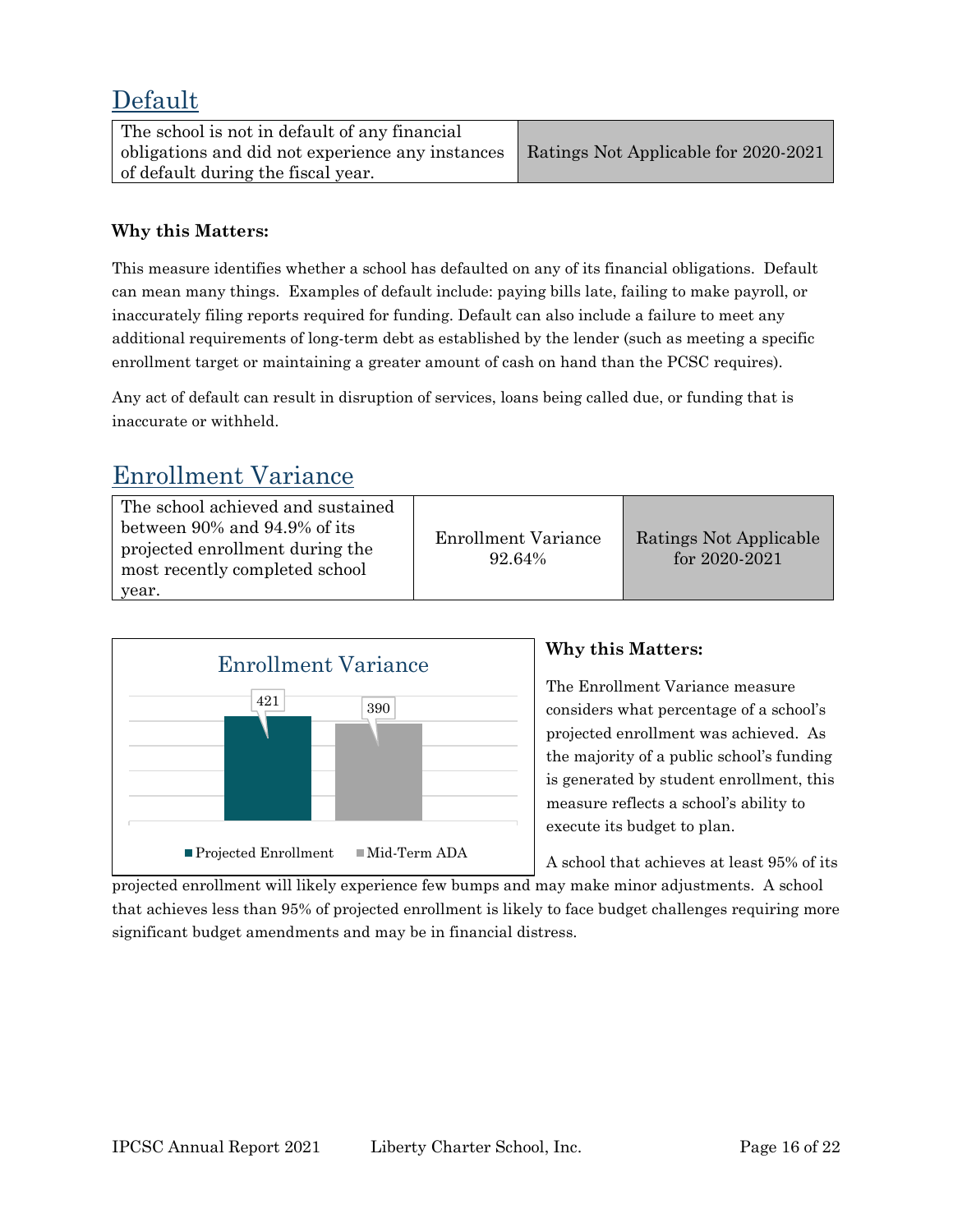### Financial Outcomes SUSTAINABILITY MEASURES

These measures help determine whether a school is likely to remain financially stable into the future.

# Total Margin

| The school has maintained a positive total<br>margin for at least 3 consecutive years. | CY Total Margin<br>21.24%<br>3-Year Aggregated<br>17.72% | Ratings Not<br>Applicable<br>for 2020-2021 |
|----------------------------------------------------------------------------------------|----------------------------------------------------------|--------------------------------------------|
|----------------------------------------------------------------------------------------|----------------------------------------------------------|--------------------------------------------|

#### **Why this Matters:**

The Total Margin compares a school's total revenue to its net income. Specifically, this measure identifies what percentage of a school's total revenue in a given year was not expended during that year. A school with a positive total margin spent less than it brought in. That is, the school is living within its means and can plan for future purchases and investments.

An occasional negative total margin may indicate that a planned or necessary purchase has taken place. This is not necessarily a negative indicator.



However, if the Total Margin is chronically negative or severe decreases appear, the school may be in financial distress. Aggregating this margin over three years helps to identify these long-term trends.

Note: for the purposes of this calculation, pension liability is excluded from the school's net income.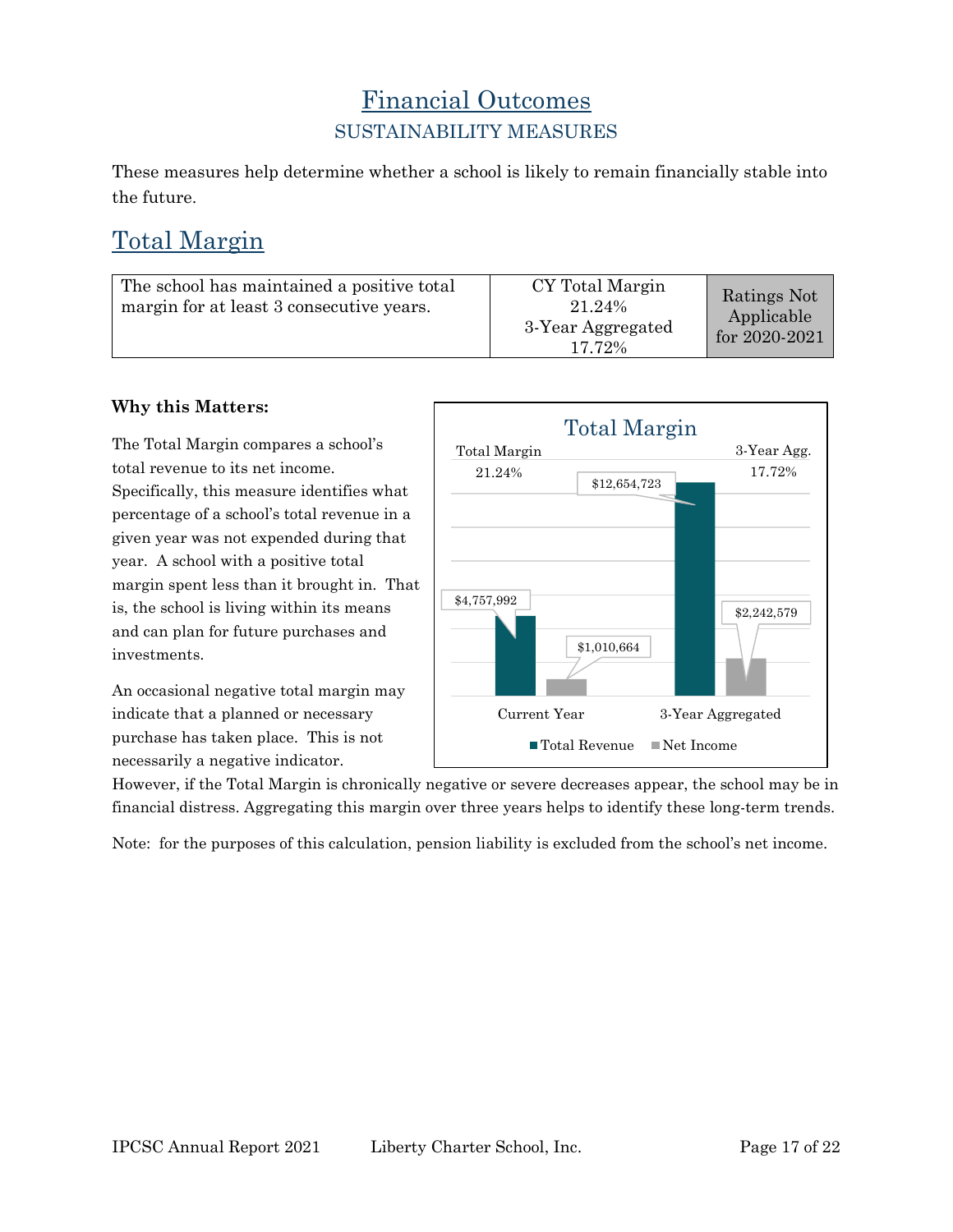### Cash Flow

| The school's multi-year<br>cumulative cash flow has been<br>positive and the most recent<br>year's cash flow has been<br>positive for at lest 3 consecutive<br>years. | Most Recent Year \$1,196,625<br>Previous Year \$573,562<br>Multi-Year \$1,770,187 | Ratings Not Applicable<br>for 2020-2021 |
|-----------------------------------------------------------------------------------------------------------------------------------------------------------------------|-----------------------------------------------------------------------------------|-----------------------------------------|
|-----------------------------------------------------------------------------------------------------------------------------------------------------------------------|-----------------------------------------------------------------------------------|-----------------------------------------|

#### **Why this Matters:**

The Cash Flow measure considers the change in a school's cash balance over time. A school with a positive cash flow is increasing its reserves and is likely able to fund future projects and purchases.

A school with a negative cash flow is using its existing reserves to fund general operations and is not likely to have the financial flexibility to fund future plans.

A multi-year cumulative cash flow helps to identify long-term trends.



# Debt Service Coverage Ratio

The school's debt service coverage ratio is 1.5 or greater. Debt Service Coverage Ratings Not Applicable<br>Ratio 4.43 for 2020-2021



#### **Why this Matters:**

This measure evaluates a school's ability to make payments on debt due in a given year using only that year's income. This helps determine whether a school has more debt than it can manage.

A school with more Operating Income than Debt Service (a Debt Service Coverage Ratio greater than 1) can meet the financial obligations of their debt. A

school with more Debt Service than Operating Income (a ratio of less than 1) is reliant on either reserves or revenues anticipated in future years to meet its debt obligations.

IPCSC Annual Report 2021 Liberty Charter School, Inc. Page 18 of 22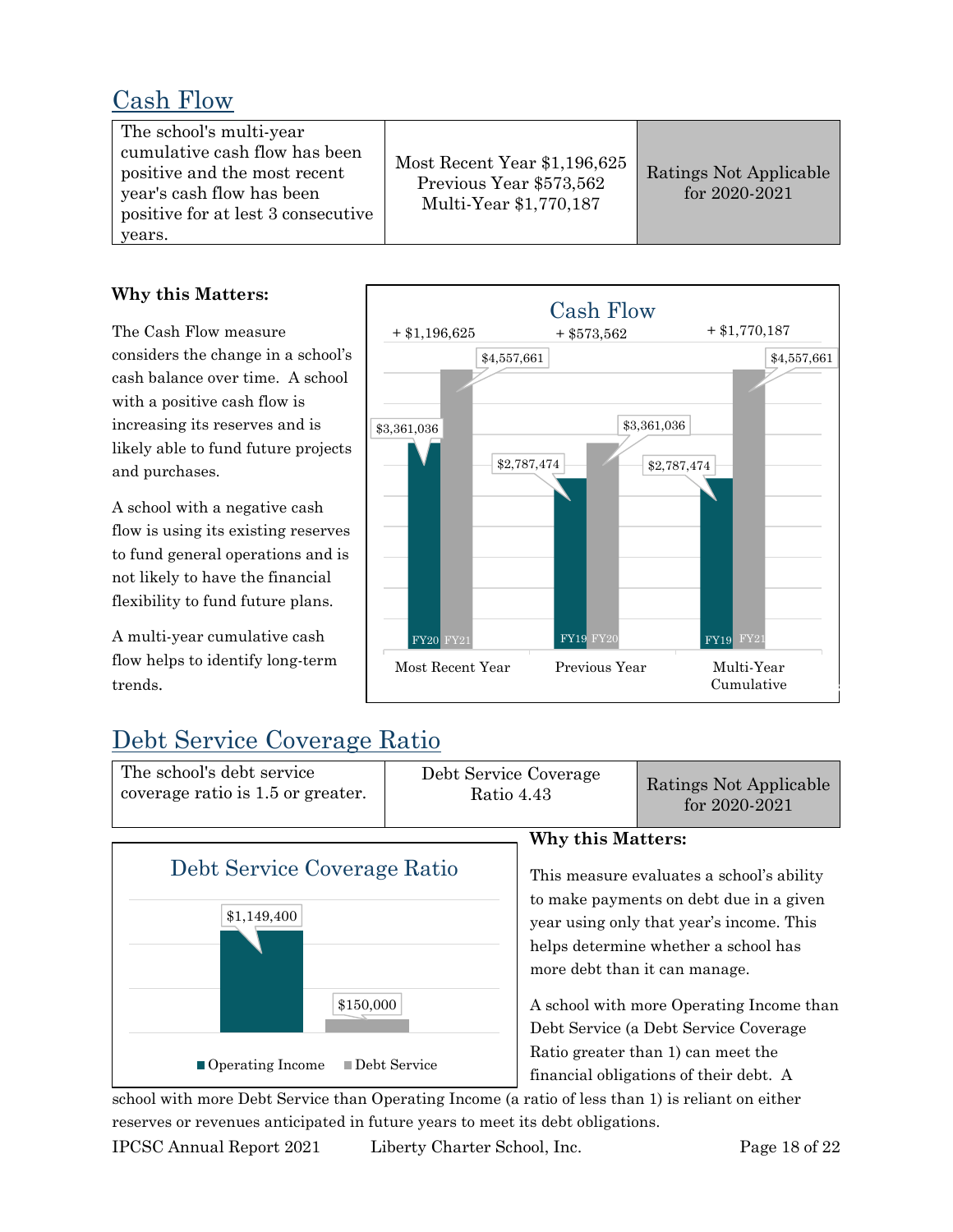### Debt to Asset Ratio

#### **Why This Matters:**

The Debt to Asset Ratio compares a school's total liabilities to its total assets. This helps determine whether a school would be able to meet both its short and long-term financial obligations.

A school whose total liabilities are 90% or less of its Total Assets is likely



to be able to repay all short-term debts and still manage to set its long-term affairs in order in a worst-case scenario. A school with more liabilities than assets would not be able to meet all its financial obligations in a worst-case scenario.

Note: for the purposes of this measure, pension liability is excluded from the school's total liabilities.

# Financial Compliance

| STANDARD RATING: NOT RATED FOR 2020-2021            |                                             |  |  |  |
|-----------------------------------------------------|---------------------------------------------|--|--|--|
| <b>Financial Operations</b>                         | Data and/or Evidence Source                 |  |  |  |
| The school's finances are managed in compliance     | Financial Audit 9/30/2021                   |  |  |  |
| with GAAP.                                          |                                             |  |  |  |
| Expenditures and contracts are posted online        | School's Expenditure Page 7/30/2021         |  |  |  |
| appropriately.                                      |                                             |  |  |  |
| The school maintains compliant internal controls.   | *No instances of non-compliance documented. |  |  |  |
| The school is not operating under a Notification of | *No instances of non-compliance documented. |  |  |  |
| Fiscal Concern.                                     |                                             |  |  |  |
| The school is not operating under a Notification of | *No instances of non-compliance documented. |  |  |  |
| Possible or Imminent Closure.                       |                                             |  |  |  |
| Comments/Context                                    |                                             |  |  |  |
|                                                     |                                             |  |  |  |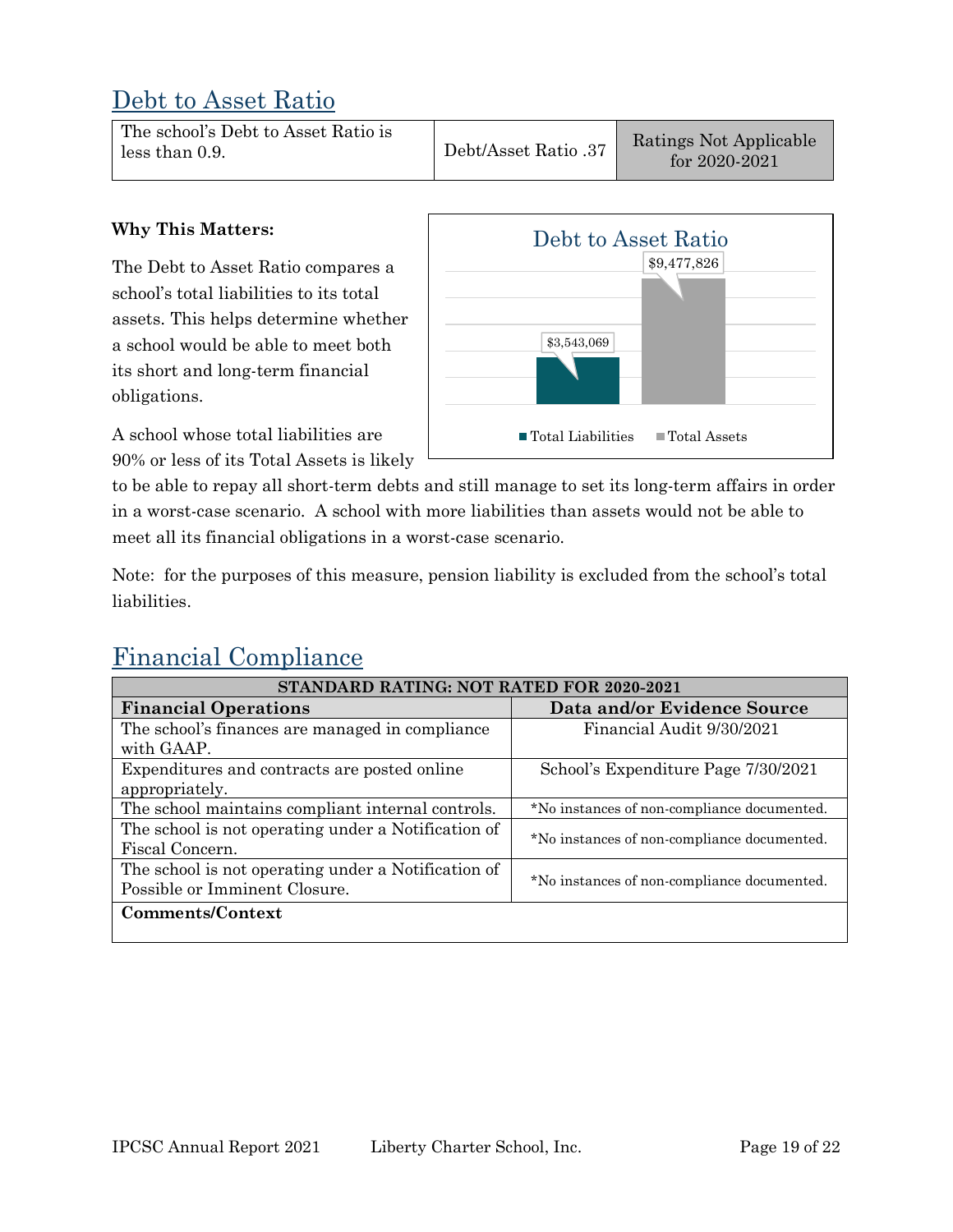# Longitudinal Financial Ratings |2019-2024

Longitudinal data provides a snapshot of a school's ratings over the school's current performance certificate (5 years). This data helps to identify performance trends and changes over time. Schools are encouraged to consider how this data might be used to drive your strategic planning as your school approach its next renewal decision.

Notes: The 2020 framework revision removed the "cash ratio" measure and moved the existing enrollment variance measure to the financial section.

Due to the impact of the pandemic, financial outcomes are not rated for 2020-21. Additionally, the enrollment variance measure was calculated based on projected enrollment and actual enrollment (not ADA).



# Financial Near Term Health Ratings | Revised Framework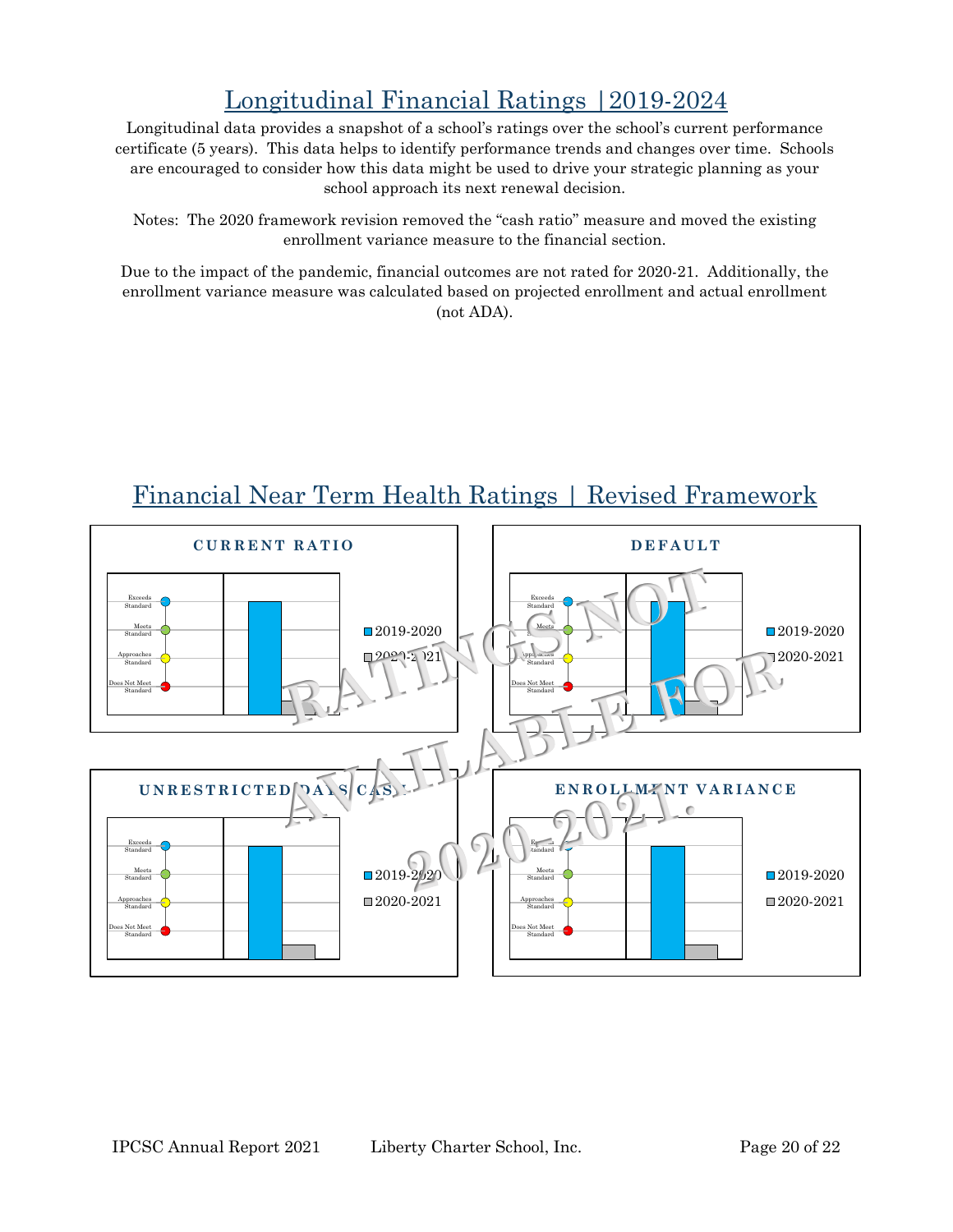# Longitudinal Financial Ratings |2019-2024

Longitudinal data provides a snapshot of a school's ratings over the school's current performance certificate (5 years). This data helps to identify performance trends and changes over time. Schools are encouraged to consider how this data might be used to drive your strategic planning as your school approach its next renewal decision.

Notes: The 2020 framework revision removed the "cash ratio" measure and moved the existing enrollment variance measure to the financial section.

Due to the impact of the pandemic, financial outcomes are not rated for 2020-21. Additionally, the enrollment variance measure was calculated based on projected enrollment and actual enrollment (not ADA).

## Financial Sustainability Ratings | Revised Framework